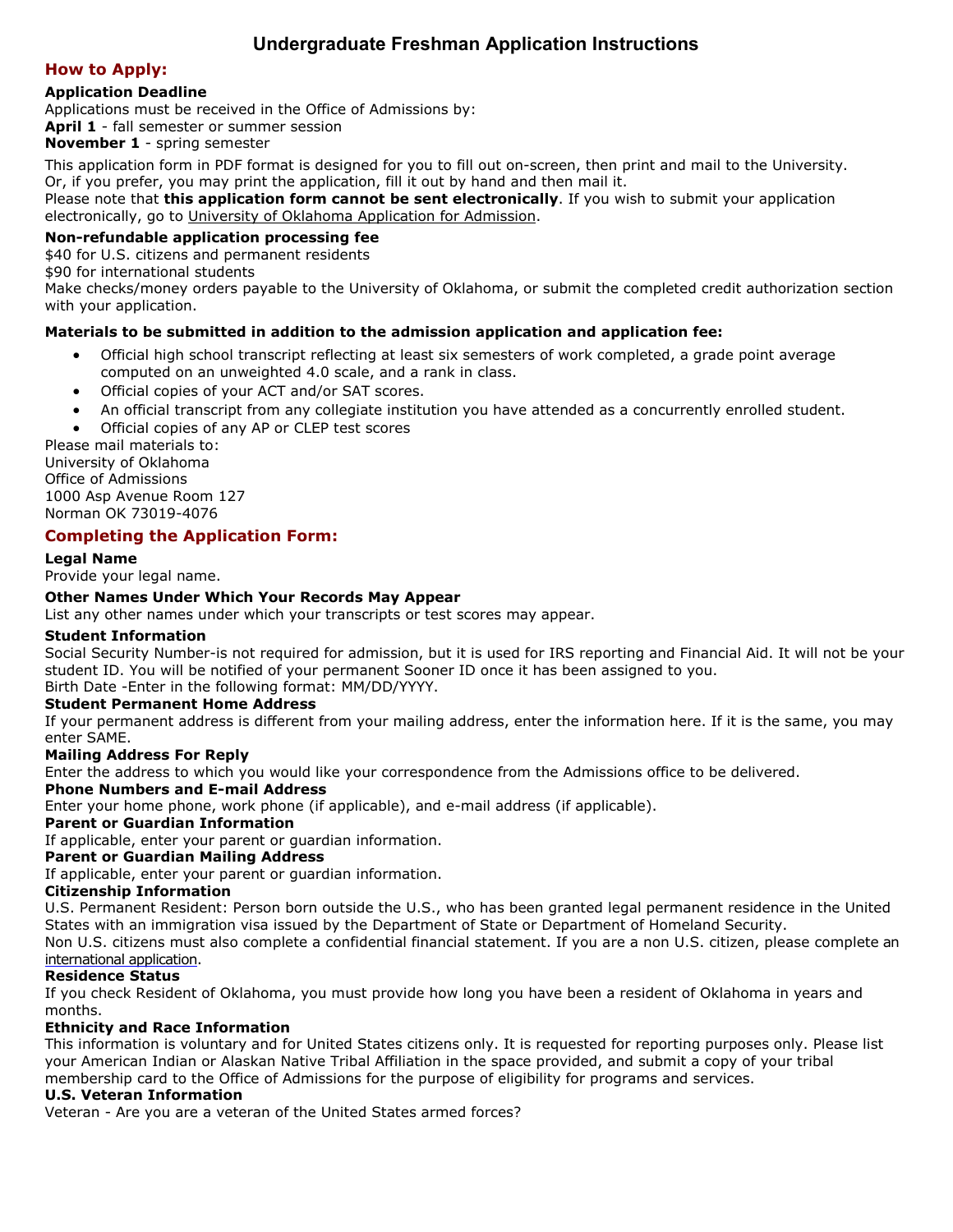### **Undergraduate Freshman Application Instructions**

### **Term You Plan To Enter the University of Oklahoma**

Indicate the term you wish to begin your studies at OU. Please be aware that if you do not enroll for the term you indicate you must reapply for a new term.

Intersession - If you wish to begin your studies during an Intersession term rather than a regular term, indicate the appropriate year and session. Please be aware that Intersession terms are short sessions between the regular terms.

### **Campus You Plan To Attend**

Indicate which campus you wish to attend. Check only one box.

### **Applying For**

Indicate which level or enrollment status you desire. Check only one box.

### **Major**

Enter the major you wish to be considered for in the first box and the major code in the second box. See Major Code sheet for codes.

### **Pre-Dentistry, Pre-Medicine, Pre-Optometry and Pre-Veterinary Medicine**

If you plan to do pre-professional work, please indicate the appropriate code. See Major Code sheet for codes.

### **Former OU information**

If you have attended OU before, mark the YES box. If not, check the NO box. If you have previously attended OU, provide your OU ID number.

### **Last OU campus Attended**

If you have ever attended OU, indicate which campus you attended last. Indicate the dates you attended OU. Indicate whether you have earned a degree at OU. If you have earned one or more degrees at OU, indicate the degree(s), for example, BA, MS, and dates(s) you earned the degree(s).

### **Parent/Grandparent Alumni Information**

If your parent(s) or grandparent(s) graduated from OU, enter the information requested.

### **High School Information**

If you have graduated from high school, fill in the name of the school and date you graduated. If you completed high school by Certificate of General Educational Development (GED), check the appropriate box.

### **Other Colleges or Universities Attended**

If you have not attended any colleges, enter NONE in the first block.

If you have attended other colleges, list all colleges or universities you have attended as well as current and/or anticipated enrollment.

Failure to list any colleges as instructed will result in expulsion from the University. If the space provided is not sufficient, list additional schools on a separate sheet.

Indicate YES or NO if you will have completed 24 hours of college-level (non-remedial) coursework prior to entering OU.

### **Report of Required High School Coursework**

All new freshman must complete the Report of High School Coursework.

### **Additional Questions and Essay Section**

The questions in this section provide you with the opportunity to tell us more about your abilities in academics, the arts, athletics, leadership, service, and other qualities you may possess.

In addition to the Admissions Committee, your answers will also be reviewed by the Scholarship Selection Committee. You must complete this form to be considered for general scholarships coordinated by the University. Your responses may also be used by some academic departments to make department-specific scholarship decisions. Deadline for scholarship consideration is February 1.

### **Mandatory Information, Signature and Affirmation**

You must respond to all questions and statements in this section. Failure to do so will delay the processing of your application.

Once you have printed the application, sign and date it where indicated if you agree to the affirmation.

### **Credit Card Information**

Complete this section if you want to pay the admission application processing fees by credit card.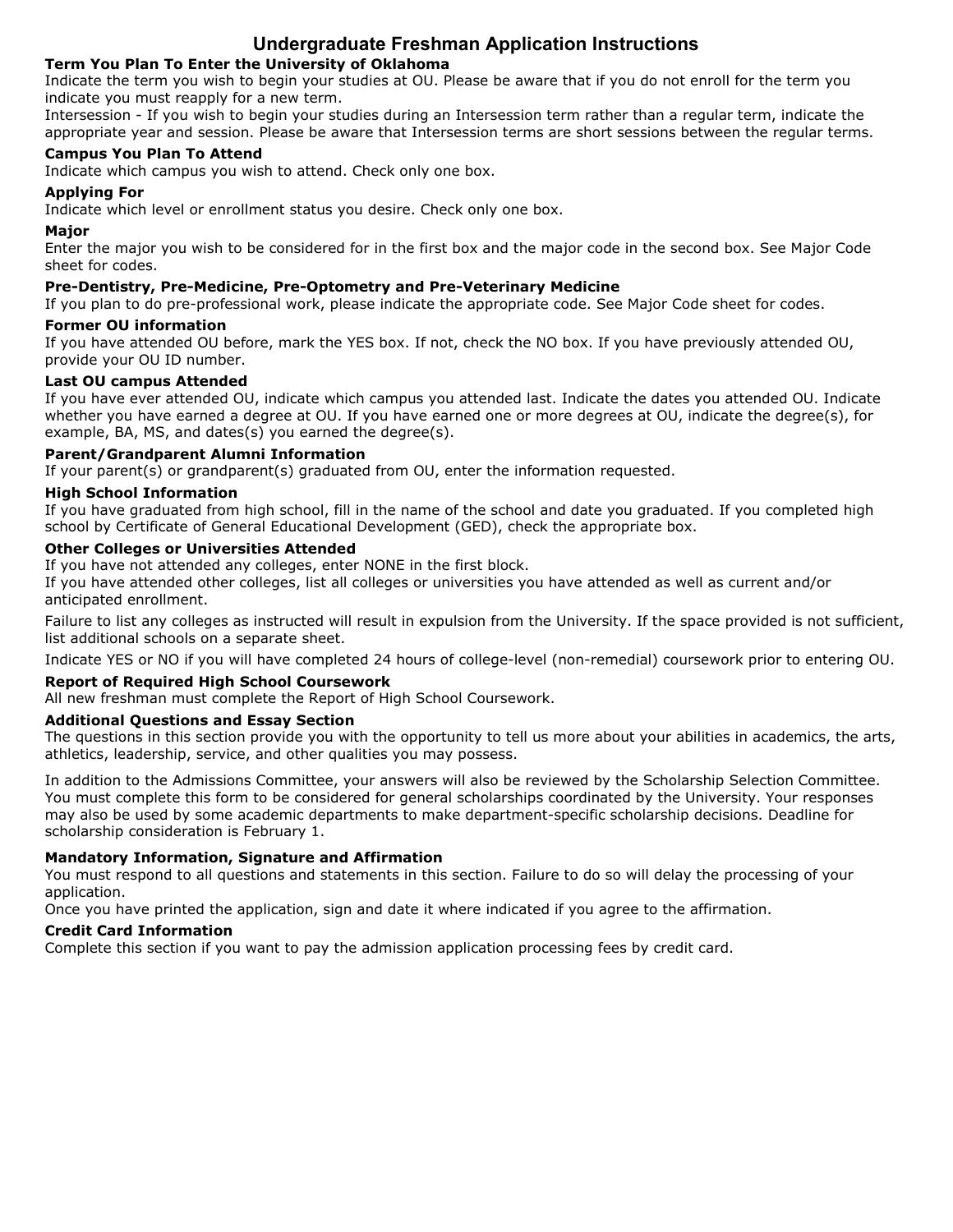### **THE UNIVERSITY OF OKLAHOMA APPLICATION FOR ADMISSION** Page 1

OFFICE OF ADMISSIONS 1000 ASP AVENUE ROOM 127 NORMAN OK 73019-4076 [http://www.ou.edu](http://www.ou.edu/) ADMISSIONS & RECORDS-OU-TULSA 4502 E. 4th ST., 2C11, TULSA OK 74135-2512 [http://tulsa.ou.edu](http://tulsa.ou.edu/)



| <b>APPLICATION DEADLINES</b>                                                 | <b>FALL</b> |                      | <b>SPRING SUMMER</b> |
|------------------------------------------------------------------------------|-------------|----------------------|----------------------|
| Undergraduate U.S. Citizens April 1 Nov 1 April 1<br>and permanent residents |             |                      |                      |
| International students (all<br>levels) outside the U.S.                      |             | March 1 Sept 1 Feb 1 |                      |

#### **PLEASE PRINT OR TYPE. USE DARK INK.**

| <b>LEGAL NAME</b>                                                                                                                                           |                             |                       |                                |                  |                                              |                                             |                                                                                                                                                      |  |
|-------------------------------------------------------------------------------------------------------------------------------------------------------------|-----------------------------|-----------------------|--------------------------------|------------------|----------------------------------------------|---------------------------------------------|------------------------------------------------------------------------------------------------------------------------------------------------------|--|
| Last Name                                                                                                                                                   | First Name                  |                       | Middle Name                    |                  |                                              | Suffix (Jr, Sr, II)                         | Preferred First Name                                                                                                                                 |  |
| OTHER NAMES UNDER WHICH YOUR RECORDS MAY APPEAR                                                                                                             |                             |                       |                                |                  |                                              |                                             |                                                                                                                                                      |  |
| Other Name 1                                                                                                                                                |                             | Other Name 2          |                                |                  | Other Name 3                                 |                                             | Maiden Name                                                                                                                                          |  |
| <b>STUDENT INFORMATION</b>                                                                                                                                  |                             |                       |                                |                  |                                              |                                             |                                                                                                                                                      |  |
| U.S. Social Security Number*                                                                                                                                |                             | Birth Date MM/DD/YYYY |                                |                  | Gender<br>Male $\square$<br>Female $\square$ |                                             | Sooner ID# (to be assigned by OU)                                                                                                                    |  |
| <b>STUDENT PERMANENT HOME ADDRESS</b>                                                                                                                       |                             |                       |                                |                  |                                              |                                             |                                                                                                                                                      |  |
| Number<br>Street                                                                                                                                            |                             | City                  |                                |                  | State                                        | Zip Code                                    | County (if OKLA) Country                                                                                                                             |  |
| <b>MAILING ADDRESS FOR REPLY</b>                                                                                                                            |                             |                       |                                |                  |                                              |                                             |                                                                                                                                                      |  |
| Number<br>Street                                                                                                                                            |                             | City                  |                                |                  | State                                        | Zip Code                                    | Country                                                                                                                                              |  |
| PHONE NUMBERS AND E-MAIL ADDRESS                                                                                                                            |                             |                       |                                |                  |                                              |                                             |                                                                                                                                                      |  |
| Home Telephone<br>$($ )                                                                                                                                     |                             | $\sqrt{2}$            | Cell Phone<br>$\lambda$        |                  |                                              | Email Address                               |                                                                                                                                                      |  |
| PARENT OR GUARDIAN INFORMATION                                                                                                                              |                             |                       |                                |                  |                                              |                                             |                                                                                                                                                      |  |
| Parent/Guardian 1-Last Name First Name                                                                                                                      |                             |                       |                                |                  | Middle Name                                  |                                             | Phone<br>$($ )                                                                                                                                       |  |
| Number<br>Street                                                                                                                                            |                             | City                  |                                |                  | State                                        | Zip Code                                    | Country                                                                                                                                              |  |
| Parent/Guardian 2-Last Name First Name                                                                                                                      |                             |                       |                                |                  | Middle Name                                  |                                             | Phone<br>(                                                                                                                                           |  |
| Number<br>Street                                                                                                                                            |                             | City                  |                                |                  | State                                        | Zip Code                                    | Country                                                                                                                                              |  |
| CITIZENSHIP INFORMATION: Please check the appropriate box                                                                                                   |                             |                       |                                |                  |                                              |                                             |                                                                                                                                                      |  |
| U.S. Citizen $\Box$ U.S. Permanent Resident $\Box$<br>Non U.S. Citizen <b>□</b>                                                                             |                             |                       |                                | Country of Birth |                                              |                                             | Country of Citizenship (If Not U.S.)                                                                                                                 |  |
| <b>RESIDENCE STATUS</b>                                                                                                                                     |                             |                       |                                |                  |                                              |                                             |                                                                                                                                                      |  |
| Resident of Oklahoma □<br><b>ETHNICITY</b>                                                                                                                  |                             |                       | How Long: YRS MTHS             |                  | Non Resident □                               |                                             |                                                                                                                                                      |  |
|                                                                                                                                                             |                             |                       |                                |                  |                                              |                                             |                                                                                                                                                      |  |
| Hispanic Of Any Race □ Not Hispanic □<br><b>RACE INFORMATION</b>                                                                                            |                             |                       |                                |                  |                                              |                                             |                                                                                                                                                      |  |
| Race information is voluntary and is requested for reporting purposes only, in accordance with the 1964 Civil Rights Act as amended<br>(U.S. citizens only) |                             |                       |                                |                  |                                              |                                             |                                                                                                                                                      |  |
| White $\square$                                                                                                                                             | Black or African American □ |                       | Asian $\Box$                   |                  |                                              | Native Hawaiian or Other Pacific Islander □ | Hispanic $\square$                                                                                                                                   |  |
| American Indian or Alaskan Native □                                                                                                                         |                             |                       | Indicate Tribe of Enrollment   |                  |                                              |                                             |                                                                                                                                                      |  |
| Office of Admissions for the purpose of eligibility for programs and services.<br><b>U.S. VETERAN INFORMATION</b>                                           |                             |                       |                                |                  |                                              |                                             | Please list your American Indian or Alaskan Native Tribal Affiliation in the space provided, and submit a copy of your tribal membership card to the |  |
|                                                                                                                                                             |                             |                       |                                |                  |                                              |                                             |                                                                                                                                                      |  |
| <b>OYES DNO</b><br>Veteran                                                                                                                                  |                             |                       |                                |                  |                                              |                                             |                                                                                                                                                      |  |
|                                                                                                                                                             |                             |                       | AREA BELOW FOR OFFICE USE ONLY |                  |                                              |                                             |                                                                                                                                                      |  |

|                 | ANLA DELOW TON OIT ICE OSE ONET |                        |            |               |           |          |  |  |  |  |
|-----------------|---------------------------------|------------------------|------------|---------------|-----------|----------|--|--|--|--|
| ENTER<br>TERM L | <b>TYPE</b><br>ADMIT            | TVDE<br>้UDEN<br>1 F L | <b>RES</b> | APPL<br>EEE O | <u>_,</u> | ---<br>ᅩ |  |  |  |  |
|                 |                                 |                        |            |               |           |          |  |  |  |  |

\* Not required for admission, but it is used for IRS reporting and Financial Aid. It will not be your student ID. You will be notified of your permanent Sooner ID once it has been assigned.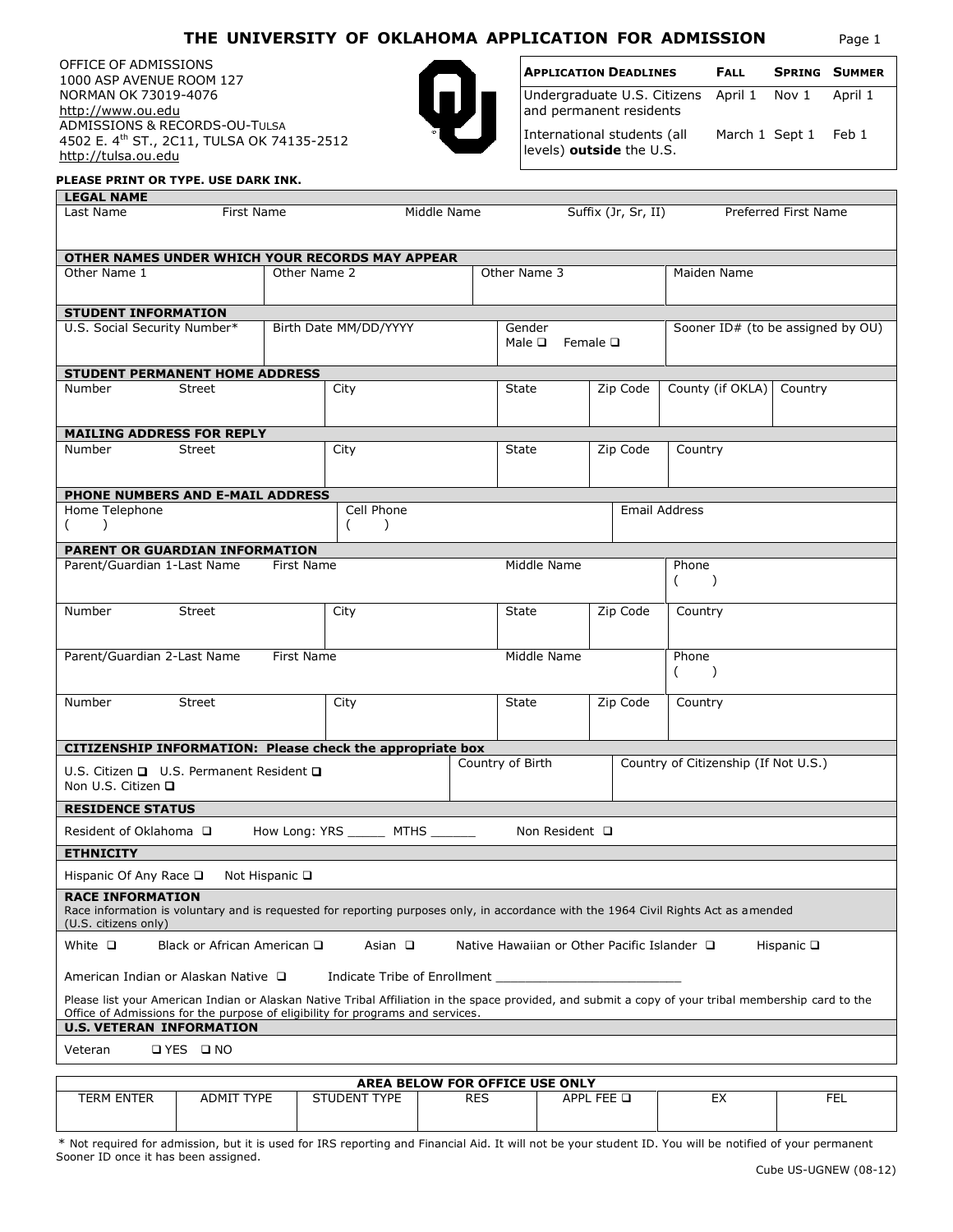|                                             |                                |                     |                                                                                                |                                                                                                                                                                                                                                                                                |                       |                       |                                                                                                                                           |                                                                                                                          | Page 2                                                                                                                                      |
|---------------------------------------------|--------------------------------|---------------------|------------------------------------------------------------------------------------------------|--------------------------------------------------------------------------------------------------------------------------------------------------------------------------------------------------------------------------------------------------------------------------------|-----------------------|-----------------------|-------------------------------------------------------------------------------------------------------------------------------------------|--------------------------------------------------------------------------------------------------------------------------|---------------------------------------------------------------------------------------------------------------------------------------------|
| <b>LEGAL NAME</b><br>Last Name              |                                |                     | First Name                                                                                     | Middle Name                                                                                                                                                                                                                                                                    |                       | Suffix (Jr, Sr, II)   |                                                                                                                                           |                                                                                                                          | Preferred First Name                                                                                                                        |
|                                             |                                |                     |                                                                                                |                                                                                                                                                                                                                                                                                |                       |                       |                                                                                                                                           |                                                                                                                          |                                                                                                                                             |
|                                             |                                |                     |                                                                                                |                                                                                                                                                                                                                                                                                |                       |                       |                                                                                                                                           |                                                                                                                          |                                                                                                                                             |
|                                             |                                |                     |                                                                                                | TERM YOU PLAN TO ENTER THE UNIVERSITY OF OKLAHOMA (SEE DEADLINES LISTED AT TOP OF PAGE 1)                                                                                                                                                                                      |                       |                       | Intersession:                                                                                                                             |                                                                                                                          |                                                                                                                                             |
|                                             | □ Fall Semester                | (YEAR)              |                                                                                                | □ Spring Semester □ Summer Term<br>(YEAR)                                                                                                                                                                                                                                      | (YEAR)                |                       | May $\Box$ August $\Box$ December $\Box$                                                                                                  | (short session offered between terms)                                                                                    | Year                                                                                                                                        |
| <b>CAMPUS</b>                               |                                |                     | <b>APPLYING FOR</b>                                                                            |                                                                                                                                                                                                                                                                                |                       |                       |                                                                                                                                           |                                                                                                                          |                                                                                                                                             |
| $\Box$ OU-Tulsa                             | □ Norman Campus                |                     | □ Undergraduate Degree<br>□ Second Undergraduate Degree                                        | □ Special Non Degree, Visiting Student                                                                                                                                                                                                                                         |                       |                       | $\Box$ Graduate Degree (Check One)<br>$\Box$ Graduate Unclassified $\Box$ Graduate Visitor<br>□ Teacher/Administrator/Other Certification | □ Master's                                                                                                               | $\square$ Doctorate                                                                                                                         |
| major                                       |                                |                     | MAJOR - Undergraduates with 45 or more<br>semester hours attempted must declare a              | <b>MAJOR CODE</b>                                                                                                                                                                                                                                                              | – see code sheet      |                       |                                                                                                                                           | Applicants interested in Pre-Dentistry, Pre-Medicine, Pre-<br>Optometry and Pre-Veterinary Medicine please indicate code | <b>CODE</b>                                                                                                                                 |
|                                             |                                |                     |                                                                                                |                                                                                                                                                                                                                                                                                |                       |                       |                                                                                                                                           |                                                                                                                          |                                                                                                                                             |
| <b>HAVE YOU EVER</b><br><b>ATTENDED OU?</b> |                                |                     |                                                                                                | IF YES, LAST OU CAMPUS ATTENDED                                                                                                                                                                                                                                                |                       |                       |                                                                                                                                           | <b>HAVE YOU EARNED A DEGREE AT OU?</b>                                                                                   |                                                                                                                                             |
| $\square$ Yes                               | $\square$ No                   |                     | $\Box$<br>Norman                                                                               | □<br>$\Box$<br>Health Sci<br>Tulsa                                                                                                                                                                                                                                             | $\Box$<br>Cont Educ   | $\Box$<br><b>CESL</b> | $\Box$ Yes<br>$\square$ No                                                                                                                |                                                                                                                          |                                                                                                                                             |
|                                             | If Yes, Former OU ID Number    |                     |                                                                                                | Center                                                                                                                                                                                                                                                                         |                       |                       | If Yes, Degree                                                                                                                            |                                                                                                                          | Date                                                                                                                                        |
|                                             |                                |                     | From Mo/Yr New York 1997                                                                       |                                                                                                                                                                                                                                                                                | To Mo/Yr ____________ |                       |                                                                                                                                           |                                                                                                                          |                                                                                                                                             |
|                                             |                                |                     | PARENT/GRANDPARENT ALUMNI INFORMATION                                                          | IF YOUR PARENT(S) OR GRANDPARENT(S) GRADUATED FROM THE UNIVERSITY OF OKLAHOMA, PLEASE PROVIDE THE FOLLOWING INFORMATION:                                                                                                                                                       |                       |                       |                                                                                                                                           |                                                                                                                          |                                                                                                                                             |
|                                             | Father/Grandfather:            | Last Name           |                                                                                                | First Name                                                                                                                                                                                                                                                                     | Middle Name           |                       |                                                                                                                                           | Date of Birth                                                                                                            | Year Graduated                                                                                                                              |
|                                             | Mother/Grandmother             | Last Name           |                                                                                                | First Name                                                                                                                                                                                                                                                                     | Middle Name           |                       |                                                                                                                                           | Date of Birth                                                                                                            | Year Graduated                                                                                                                              |
|                                             | <b>HIGH SCHOOL INFORMATION</b> |                     |                                                                                                |                                                                                                                                                                                                                                                                                |                       |                       |                                                                                                                                           |                                                                                                                          |                                                                                                                                             |
|                                             |                                |                     |                                                                                                | IMPORTANT NOTE: High school transcript MUST include grade point average computed by the high school on an unweighted 4.0 scale                                                                                                                                                 |                       |                       |                                                                                                                                           |                                                                                                                          |                                                                                                                                             |
|                                             |                                |                     |                                                                                                | and rank in class. Failure to provide this information may delay admission and/or scholarship consideration (U.S. high schools only).                                                                                                                                          |                       |                       |                                                                                                                                           |                                                                                                                          |                                                                                                                                             |
| Graduation<br>Date: (MM/YY)                 |                                |                     | Name of High School                                                                            | City                                                                                                                                                                                                                                                                           | <b>State</b>          |                       | High school completed by Certificate of                                                                                                   | General Educational Development (GED)?                                                                                   | High School<br>Code                                                                                                                         |
|                                             |                                |                     |                                                                                                |                                                                                                                                                                                                                                                                                |                       |                       | о                                                                                                                                         |                                                                                                                          |                                                                                                                                             |
| high school)                                |                                |                     |                                                                                                | <b>OTHER COLLEGES OR UNIVERSITIES ATTENDED</b> (include current or future enrollments as well as concurrent college enrollment while in                                                                                                                                        |                       |                       |                                                                                                                                           |                                                                                                                          |                                                                                                                                             |
|                                             |                                |                     |                                                                                                | If you have not attended any colleges, indicate "None" in the first space below. New students must list and provide official credentials                                                                                                                                       |                       |                       |                                                                                                                                           |                                                                                                                          | from ALL colleges or universities attended prior to entering the University of Oklahoma, including a current or anticipated enrollment, if  |
|                                             |                                |                     |                                                                                                | applicable. Former students must list all colleges or universities attended including the University of Oklahoma. Official credentials must                                                                                                                                    |                       |                       |                                                                                                                                           |                                                                                                                          |                                                                                                                                             |
|                                             |                                |                     |                                                                                                | be provided from all colleges or universities attended since leaving the University of Oklahoma. Please include any current or<br>anticipated enrollment, if applicable. If you attend another institution after you have enrolled at OU, you must submit an official          |                       |                       |                                                                                                                                           |                                                                                                                          |                                                                                                                                             |
|                                             |                                |                     |                                                                                                |                                                                                                                                                                                                                                                                                |                       |                       |                                                                                                                                           |                                                                                                                          | transcript from that school. Failure to list any colleges as instructed will result in expulsion from the University. All transcripts, test |
|                                             |                                |                     |                                                                                                | scores, correspondence or other materials submitted in conjunction with an application for admission become the permanent property of the<br>University and will not be returned. Should you need copies of your transcripts for other purposes, you must obtain them from the |                       |                       |                                                                                                                                           |                                                                                                                          |                                                                                                                                             |
|                                             |                                |                     |                                                                                                | originating institution(s). If space provided is insufficient, please list additional schools on a separate piece of paper. Please do not write in                                                                                                                             |                       |                       |                                                                                                                                           |                                                                                                                          |                                                                                                                                             |
| shaded area.                                |                                |                     |                                                                                                |                                                                                                                                                                                                                                                                                |                       |                       | Graduated or                                                                                                                              | Diploma or                                                                                                               | Level of                                                                                                                                    |
| Code                                        |                                | Name of Institution |                                                                                                | City and State                                                                                                                                                                                                                                                                 | Start                 | End                   | Will Graduate                                                                                                                             | Degree                                                                                                                   | Enrollment                                                                                                                                  |
|                                             |                                |                     |                                                                                                |                                                                                                                                                                                                                                                                                | MO/YR                 | MO/YR                 | MO/YR                                                                                                                                     |                                                                                                                          | □Undergraduate<br><b>□Graduate</b><br>□Law<br><b>QELS</b>                                                                                   |
| Code                                        |                                | Name of Institution |                                                                                                | City and State                                                                                                                                                                                                                                                                 | Start                 | End                   | Graduated or<br>Will Graduate                                                                                                             | Diploma or<br>Degree                                                                                                     | Level of<br>Enrollment                                                                                                                      |
|                                             |                                |                     |                                                                                                |                                                                                                                                                                                                                                                                                | MO/YR                 | MO/YR                 | MO/YR                                                                                                                                     |                                                                                                                          | <b>□Undergraduate</b>                                                                                                                       |
|                                             |                                |                     |                                                                                                |                                                                                                                                                                                                                                                                                |                       |                       |                                                                                                                                           |                                                                                                                          | □Graduate<br>$\square$ Law<br><b>QELS</b>                                                                                                   |
| Code                                        |                                | Name of Institution |                                                                                                | City and State                                                                                                                                                                                                                                                                 | Start                 | End                   | Graduated or<br>Will Graduate                                                                                                             | Diploma or<br>Degree                                                                                                     | Level of<br>Enrollment                                                                                                                      |
|                                             |                                |                     |                                                                                                |                                                                                                                                                                                                                                                                                | MO/YR                 | MO/YR                 | MO/YR                                                                                                                                     |                                                                                                                          | <b>QUndergraduate</b>                                                                                                                       |
|                                             |                                |                     |                                                                                                |                                                                                                                                                                                                                                                                                |                       |                       |                                                                                                                                           |                                                                                                                          | □Graduate<br>$\square$ Law<br><b>QELS</b>                                                                                                   |
| Code                                        |                                | Name of Institution |                                                                                                | City and State                                                                                                                                                                                                                                                                 | Start                 | End                   | Graduated or<br>Will Graduate                                                                                                             | Diploma or<br>Degree                                                                                                     | Level of<br>Enrollment                                                                                                                      |
|                                             |                                |                     |                                                                                                |                                                                                                                                                                                                                                                                                | MO/YR                 | MO/YR                 | MO/YR                                                                                                                                     |                                                                                                                          | <b>QUndergraduate</b><br>□Graduate                                                                                                          |
|                                             |                                |                     | All undergraduate transfer students please sheek VES or NO; Will you have attempted 24 or more |                                                                                                                                                                                                                                                                                |                       |                       |                                                                                                                                           | aamaatay hai                                                                                                             | □Law<br><b>QELS</b><br>6.601100                                                                                                             |

**All undergraduate transfer students please check YES or NO: Will you have attempted 24 or more semester hours of COLLEGE-LEVEL (non-remedial) coursework prior to attending OU? \_\_\_\_\_\_ YES \_\_\_\_\_\_ NO**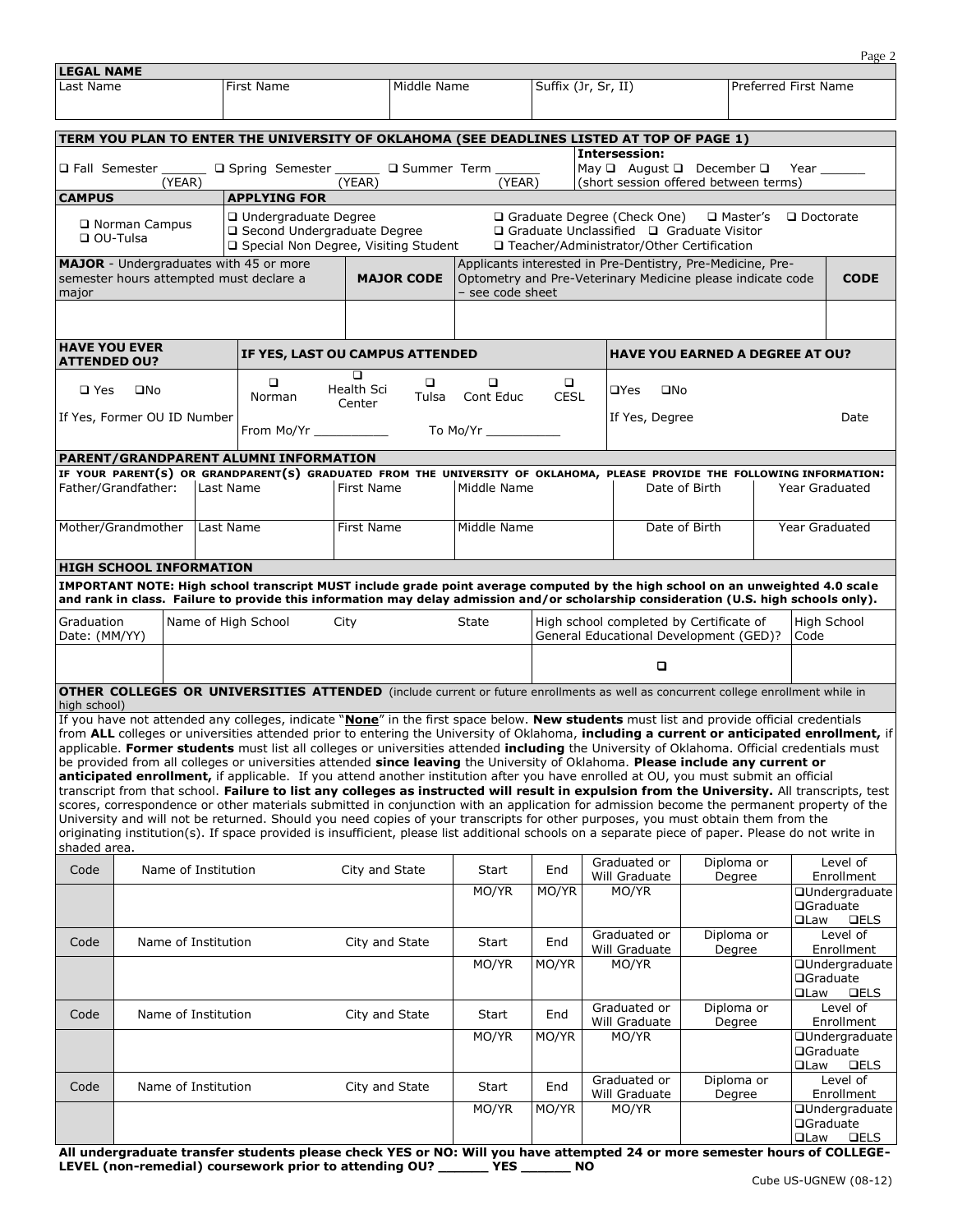#### **High School Coursework (Required of New Freshmen)**

| <b>LEGAL NAME</b> |            |             |                     |                         |
|-------------------|------------|-------------|---------------------|-------------------------|
| Last Name         | First Name | Middle Name | Suffix (Jr, Sr, II) | First Name<br>Preferred |
|                   |            |             |                     |                         |

### **Courses Currently in Progress or Expected to be Completed Prior to Graduation**

|                   |               | Courses Taken in a College or University to Satisfy High School Curricular Requirements |                    |                        |               |
|-------------------|---------------|-----------------------------------------------------------------------------------------|--------------------|------------------------|---------------|
|                   | Course        |                                                                                         |                    | <b>Date Attended</b>   |               |
| <b>Department</b> | <b>Number</b> | <b>Course Name</b>                                                                      | <b>Institution</b> | <b>From</b><br>(Mo/Yr) | To<br>(Mo/Yr) |
|                   |               |                                                                                         |                    |                        |               |
|                   |               |                                                                                         |                    |                        |               |
|                   |               |                                                                                         |                    |                        |               |
|                   |               |                                                                                         |                    |                        |               |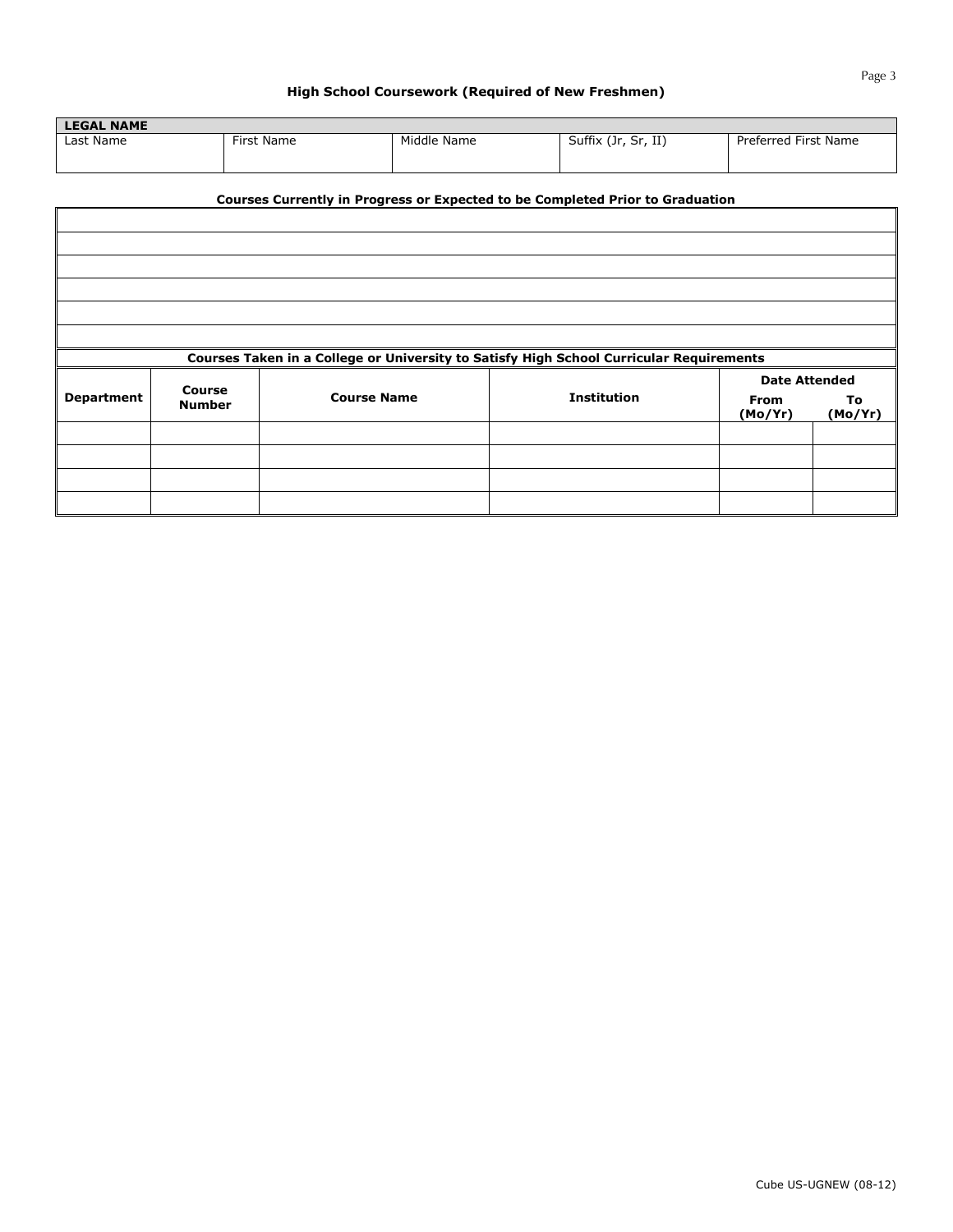### **University of Oklahoma Additional Questions and Essay**

| LLUAL NAML |                 |             |                        |                            |
|------------|-----------------|-------------|------------------------|----------------------------|
| Last Name  | rirst<br>: Name | Middle Name | Suffix (Jr,<br>Sr, II) | , MM/DD/YYYY<br>Birth Date |

The University of Oklahoma academic community includes thinkers, givers, creators, entrepreneurs, researchers, designers and innovators. OU recognizes that a student's potential is based on more than just numbers and looks for real people with a range of qualities. Therefore, each application for admission is read thoroughly, thoughtfully and fairly to evaluate all-around excellence. The questions below provide you with the opportunity to tell us more about your abilities in academics, the arts, athletics, leadership, service, and other qualities you may possess.

In addition to the Admissions Committee, your answers will also be reviewed by the Scholarship Selection Committee. You must complete this form to be considered for general scholarships coordinated by the University. Your responses may also be used by some academic departments to make department-specific scholarship decisions. The University offers many scholarship programs for which you may be considered.

#### **Deadline for scholarship consideration:**

**LEGAL NAME**

**High School Seniors:** Submit your application by **Feb. 1**

|              |                                    | Will you be the first person in your family (excluding siblings) to graduate from college? _______ YES ______ NO                        |                                                 |  |  |
|--------------|------------------------------------|-----------------------------------------------------------------------------------------------------------------------------------------|-------------------------------------------------|--|--|
| Do you work? | $\frac{1}{2}$ YES $\frac{1}{2}$ NO |                                                                                                                                         | If yes, how many hours per week? ______________ |  |  |
|              |                                    | List the following: elected offices, clubs and organizations, and years involved. Describe your most significant leadership experience. |                                                 |  |  |
|              |                                    |                                                                                                                                         |                                                 |  |  |
|              |                                    | List the following: community activities, cultural activities, honors, awards and work experience.                                      |                                                 |  |  |
|              |                                    | Describe how you can contribute to the diversity of the University.                                                                     |                                                 |  |  |
|              |                                    |                                                                                                                                         |                                                 |  |  |
|              |                                    | Describe your career area of interest and why you have a desire to work in this particular field                                        |                                                 |  |  |
|              |                                    |                                                                                                                                         |                                                 |  |  |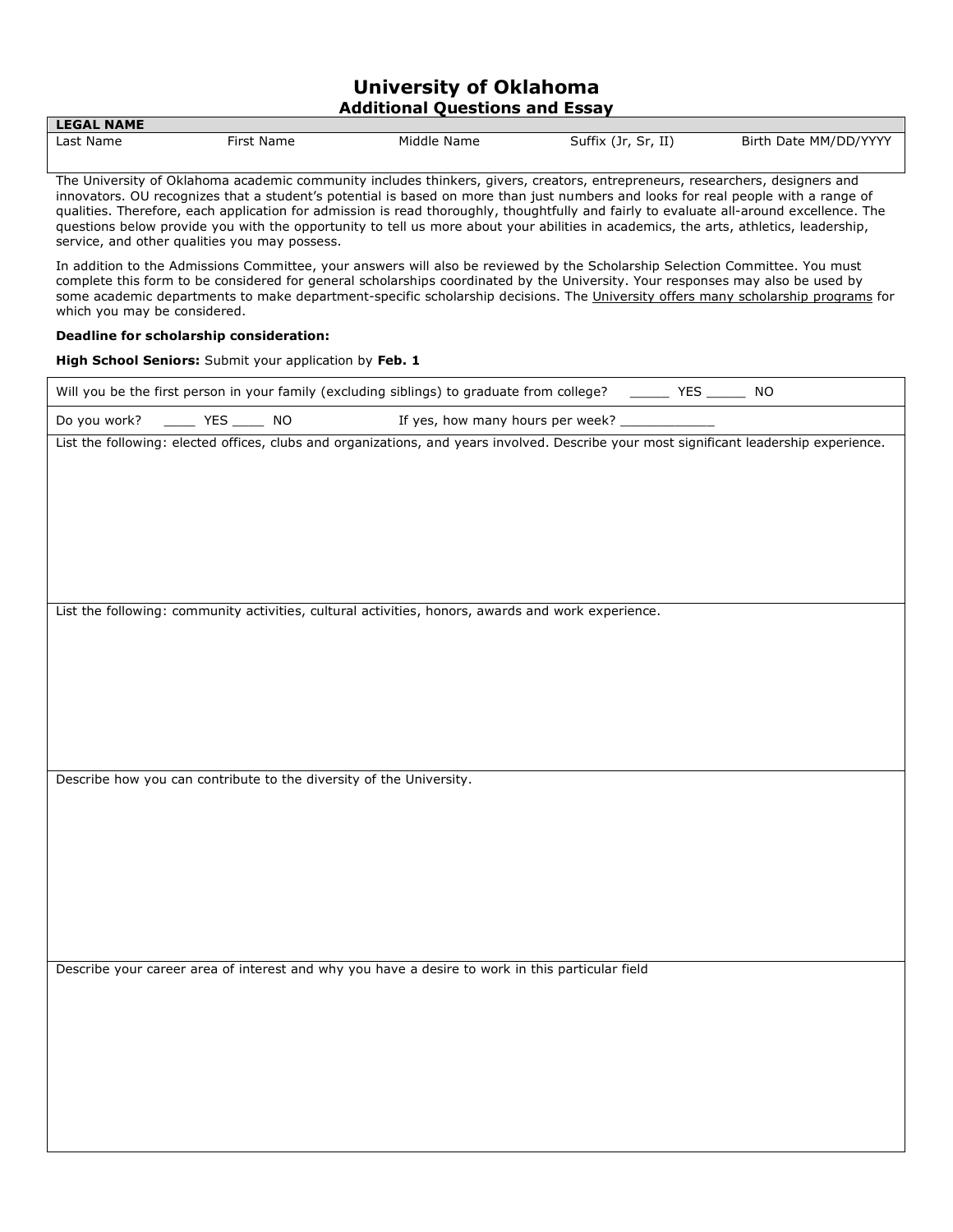| <b>LEGAL NAME</b>                          |            |                                                                                                         |                                                                                                                                       |                       |
|--------------------------------------------|------------|---------------------------------------------------------------------------------------------------------|---------------------------------------------------------------------------------------------------------------------------------------|-----------------------|
| Last Name                                  | First Name | Middle Name                                                                                             | Suffix (Jr, Sr, II)                                                                                                                   | Birth Date MM/DD/YYYY |
|                                            |            |                                                                                                         |                                                                                                                                       |                       |
|                                            |            |                                                                                                         |                                                                                                                                       |                       |
|                                            |            | Have you faced any academic challenges? If so, how did you overcome them?                               |                                                                                                                                       |                       |
|                                            |            |                                                                                                         |                                                                                                                                       |                       |
|                                            |            |                                                                                                         |                                                                                                                                       |                       |
|                                            |            |                                                                                                         |                                                                                                                                       |                       |
|                                            |            |                                                                                                         |                                                                                                                                       |                       |
|                                            |            |                                                                                                         |                                                                                                                                       |                       |
|                                            |            |                                                                                                         |                                                                                                                                       |                       |
|                                            |            |                                                                                                         |                                                                                                                                       |                       |
|                                            |            |                                                                                                         |                                                                                                                                       |                       |
|                                            |            |                                                                                                         |                                                                                                                                       |                       |
|                                            |            |                                                                                                         |                                                                                                                                       |                       |
|                                            |            |                                                                                                         |                                                                                                                                       |                       |
|                                            |            |                                                                                                         |                                                                                                                                       |                       |
|                                            |            |                                                                                                         |                                                                                                                                       |                       |
|                                            |            |                                                                                                         | Describe a workplace, community service, travel, or extracurricular activity that you participated in over time. Then tell us a story |                       |
|                                            |            |                                                                                                         | that shows what you learned in that setting and your learning process. How do you see that learning experience contributing to your   |                       |
| student life at the University of Oklahoma |            |                                                                                                         |                                                                                                                                       |                       |
|                                            |            |                                                                                                         |                                                                                                                                       |                       |
|                                            |            |                                                                                                         |                                                                                                                                       |                       |
|                                            |            |                                                                                                         |                                                                                                                                       |                       |
|                                            |            |                                                                                                         |                                                                                                                                       |                       |
|                                            |            |                                                                                                         |                                                                                                                                       |                       |
|                                            |            |                                                                                                         |                                                                                                                                       |                       |
|                                            |            |                                                                                                         |                                                                                                                                       |                       |
|                                            |            |                                                                                                         |                                                                                                                                       |                       |
|                                            |            |                                                                                                         |                                                                                                                                       |                       |
|                                            |            |                                                                                                         |                                                                                                                                       |                       |
|                                            |            |                                                                                                         |                                                                                                                                       |                       |
|                                            |            |                                                                                                         | Describe a goal you have set for yourself and how you plan to accomplish it. How would you compare your educational interests and     |                       |
| goals with other students in your school?  |            |                                                                                                         |                                                                                                                                       |                       |
|                                            |            |                                                                                                         |                                                                                                                                       |                       |
|                                            |            |                                                                                                         |                                                                                                                                       |                       |
|                                            |            |                                                                                                         |                                                                                                                                       |                       |
|                                            |            |                                                                                                         |                                                                                                                                       |                       |
|                                            |            |                                                                                                         |                                                                                                                                       |                       |
|                                            |            |                                                                                                         |                                                                                                                                       |                       |
|                                            |            |                                                                                                         |                                                                                                                                       |                       |
|                                            |            |                                                                                                         |                                                                                                                                       |                       |
|                                            |            |                                                                                                         |                                                                                                                                       |                       |
|                                            |            |                                                                                                         |                                                                                                                                       |                       |
|                                            |            |                                                                                                         |                                                                                                                                       |                       |
|                                            |            |                                                                                                         |                                                                                                                                       |                       |
|                                            |            |                                                                                                         | Please list any additional information you would like considered. (e.g. exceptional achievements, talents, extraordinary              |                       |
|                                            |            | circumstances, intellectual interests, academic research experience, personal or financial challenges.) |                                                                                                                                       |                       |
|                                            |            |                                                                                                         |                                                                                                                                       |                       |
|                                            |            |                                                                                                         |                                                                                                                                       |                       |
|                                            |            |                                                                                                         |                                                                                                                                       |                       |
|                                            |            |                                                                                                         |                                                                                                                                       |                       |
|                                            |            |                                                                                                         |                                                                                                                                       |                       |
|                                            |            |                                                                                                         |                                                                                                                                       |                       |
|                                            |            |                                                                                                         |                                                                                                                                       |                       |
|                                            |            |                                                                                                         |                                                                                                                                       |                       |
|                                            |            |                                                                                                         |                                                                                                                                       |                       |
|                                            |            |                                                                                                         |                                                                                                                                       |                       |
|                                            |            |                                                                                                         |                                                                                                                                       |                       |
|                                            |            |                                                                                                         |                                                                                                                                       |                       |
|                                            |            |                                                                                                         |                                                                                                                                       |                       |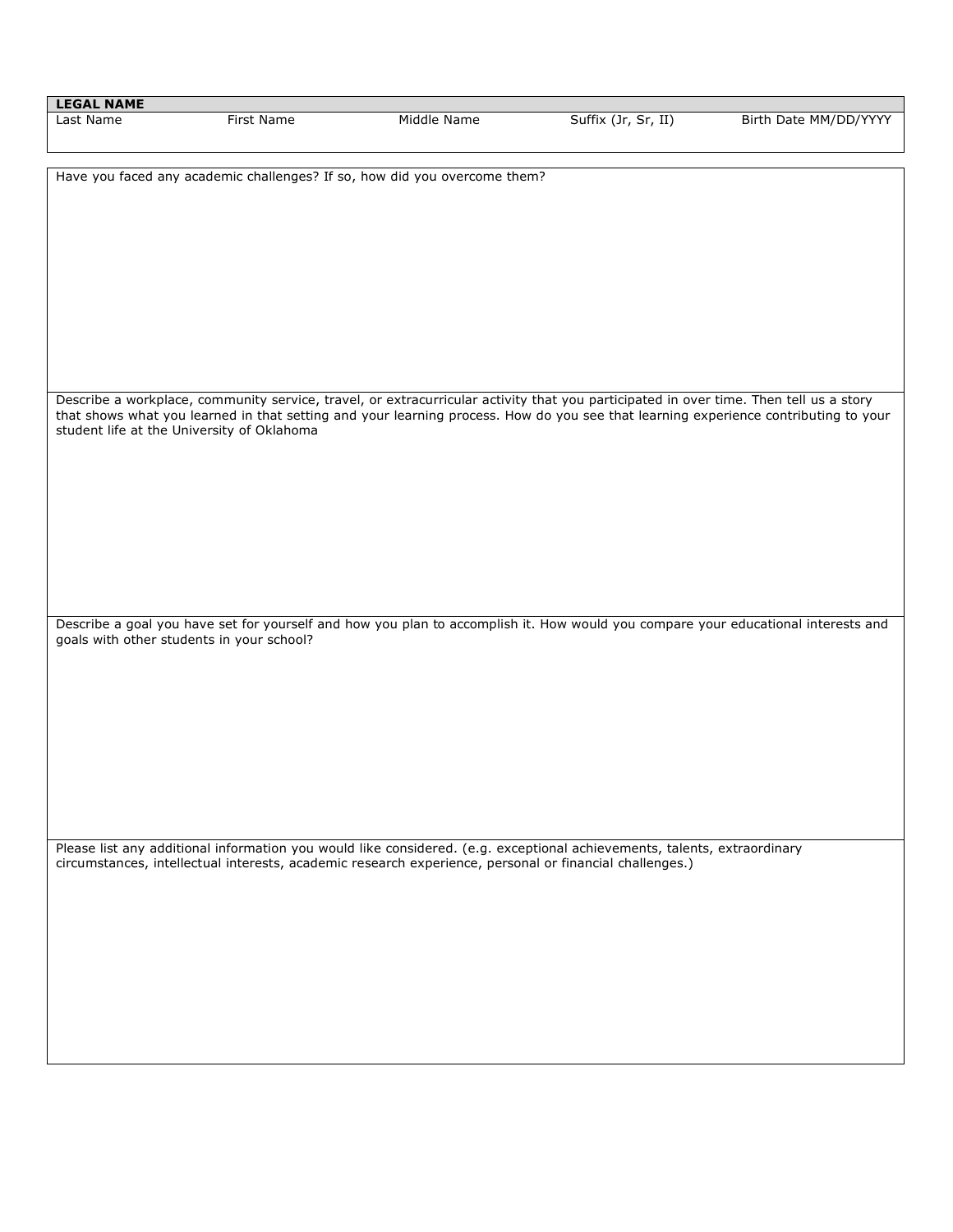Cube US-UGNEW (08-12)

| <b>LEGAL NAME</b> |            |             |                     |                      |
|-------------------|------------|-------------|---------------------|----------------------|
| Last Name         | First Name | Middle Name | Suffix (Jr, Sr, II) | Preferred First Name |

**I understand that, subsequent to submitting this application, I have an affirmative obligation to report to the Office of Admissions at the University of Oklahoma: (1) any suspension or expulsion from any college or university for nonacademic reasons within fifteen (15) days of such action becoming final; and/or (2) any felony conviction attributed to me within fifteen (15) days of such conviction being filed with the appropriate court clerk's office.**

**I affirm by my signature that I have furnished all information requested in this application. I understand that submitting any false information to the University, including but not limited to, false transcripts, test scores or any information contained on this form, or withholding information about my previous academic history will make my application for admission to the University, as well as any future applications, subject to denial, or will result in expulsion from the University. If I am accepted and enroll, I pledge to conduct myself with academic integrity and abide by the tenets of The University of Oklahoma's Integrity Pledge [\(www.ou.edu/honorcouncil/\)](http://www.ou.edu/honorcouncil/)**

**Applicant Signature: \_\_\_\_\_\_\_\_\_\_\_\_\_\_\_\_\_\_\_\_\_\_\_\_\_\_\_\_\_\_\_\_\_\_\_\_\_\_\_\_\_\_\_\_\_\_\_\_\_\_ Date \_\_\_\_\_\_\_\_\_\_\_\_\_\_\_\_\_\_\_\_**

*Unsigned applications will be returned to the applicant for signature and will delay further processing of the Application*

**NOTIFICATION TO STUDENTS:** The University of Oklahoma reserves the right at all times to modify admission requirements and to discontinue, modify, or otherwise change its degree programs when it determines it is in the best interest of the University to do so.

The University of Oklahoma is committed to the goal of equal educational opportunities for students with disabilities. Requests for reasonable accommodation for disability-related needs should be submitted to the Disability Resource Center. Phone (405) 325- 3852 or (405) 325-4173 (TTY), **drc@ou.edu**; **[www.drc.ou.edu.](http://www.drc.ou.edu/)**

### **THIS IS MANDATORY INFORMATION. Failure to complete this section will delay the processing of your application.**

Have you ever been expelled from a high school? YES NO

Have you ever been expelled or suspended from a college or university as a result of a non-academic issue? YES NO

Are you currently under a felony indictment, have you ever been convicted of a felony, entered a plea of guilty or nolo contendere, received a suspended/deferred sentence to a felony charge, or have you ever had a protective order issued against you?

YES NO

Are you or have you ever been a "prohibited person" within the meaning of 18 U.S.C.A. §922(g) who cannot possess a firearm? YES NO

If YES to any of the above questions, please write a description of the circumstances and submit it to the Office of Admissions with your application. Please include your full legal name, date of birth, and current mailing address. No decision will be made on your application until you provide this documentation.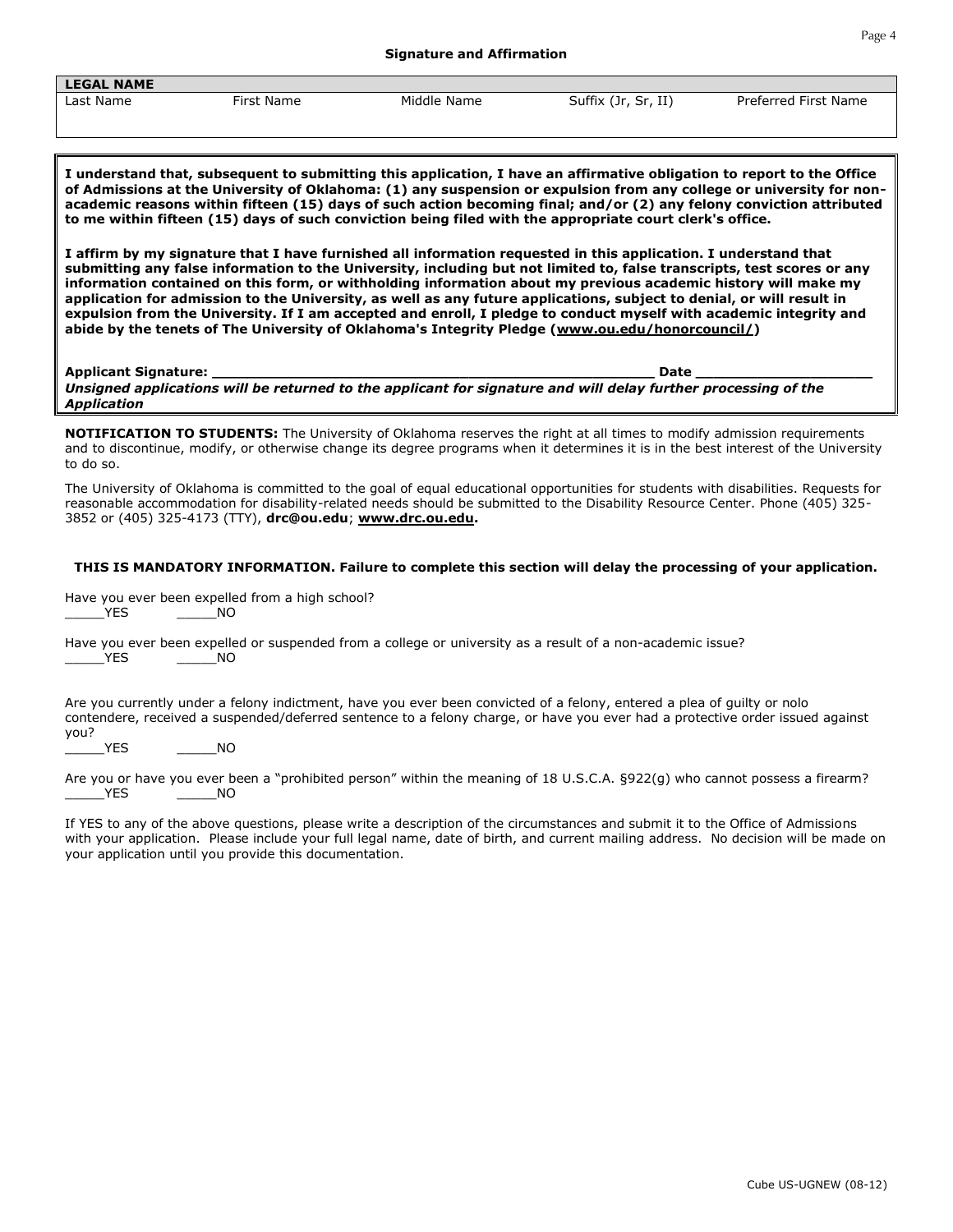| <b>LEGAL NAME</b> |            |             |                     |                      |
|-------------------|------------|-------------|---------------------|----------------------|
| Last Name         | First Name | Middle Name | Suffix (Jr, Sr, II) | Preferred First Name |

A non-refundable admission processing fee must be paid for each application. No action will be taken on your application until the fee is received.

### **The fee is payable by check or money order made payable to "The University of Oklahoma" or by credit card.**

#### **Required Admission Processing Fee:**

 **\$40 U.S. Citizens and Permanent Residents** 

 **\$90 International Applicants** 

#### **Optional Fee**

 **\$75 Center for English as a Second Language (C.E.S.L.)** 

|                                     |        |                     | <b>Credit Card Information</b><br>(Please Print) |                         |                                                                                                                                                                                                                                                                                                                                                                            |
|-------------------------------------|--------|---------------------|--------------------------------------------------|-------------------------|----------------------------------------------------------------------------------------------------------------------------------------------------------------------------------------------------------------------------------------------------------------------------------------------------------------------------------------------------------------------------|
| Charge my                           | VISA   | <b>MC</b><br>$\Box$ | <b>DISCOVER</b>                                  | <b>AMERICAN EXPRESS</b> |                                                                                                                                                                                                                                                                                                                                                                            |
| <b>Cardholder Name:</b>             | (Last) |                     |                                                  | (First)                 | (Middle)                                                                                                                                                                                                                                                                                                                                                                   |
| Cardholder<br>Signature:            |        |                     |                                                  |                         |                                                                                                                                                                                                                                                                                                                                                                            |
| <b>Card Number:</b>                 |        |                     |                                                  | Exp. Date:              |                                                                                                                                                                                                                                                                                                                                                                            |
| <b>Verification</b><br>Number:      |        |                     | additional security precaution.                  |                         | Note: On VISA / MasterCard / Discover the Verification Number is a 3-<br>digit, non-embossed number printed on the signature panel on the back<br>of the card immediately following the credit card account number. On<br>American Express it is a 4 digit, non-embossed number printed above the<br>account number on the face of the card. This number is recorded as an |
| <b>Credit Card Billing Address:</b> |        |                     |                                                  |                         |                                                                                                                                                                                                                                                                                                                                                                            |
| \$                                  |        |                     | Total amount to be charged to Credit Card        |                         |                                                                                                                                                                                                                                                                                                                                                                            |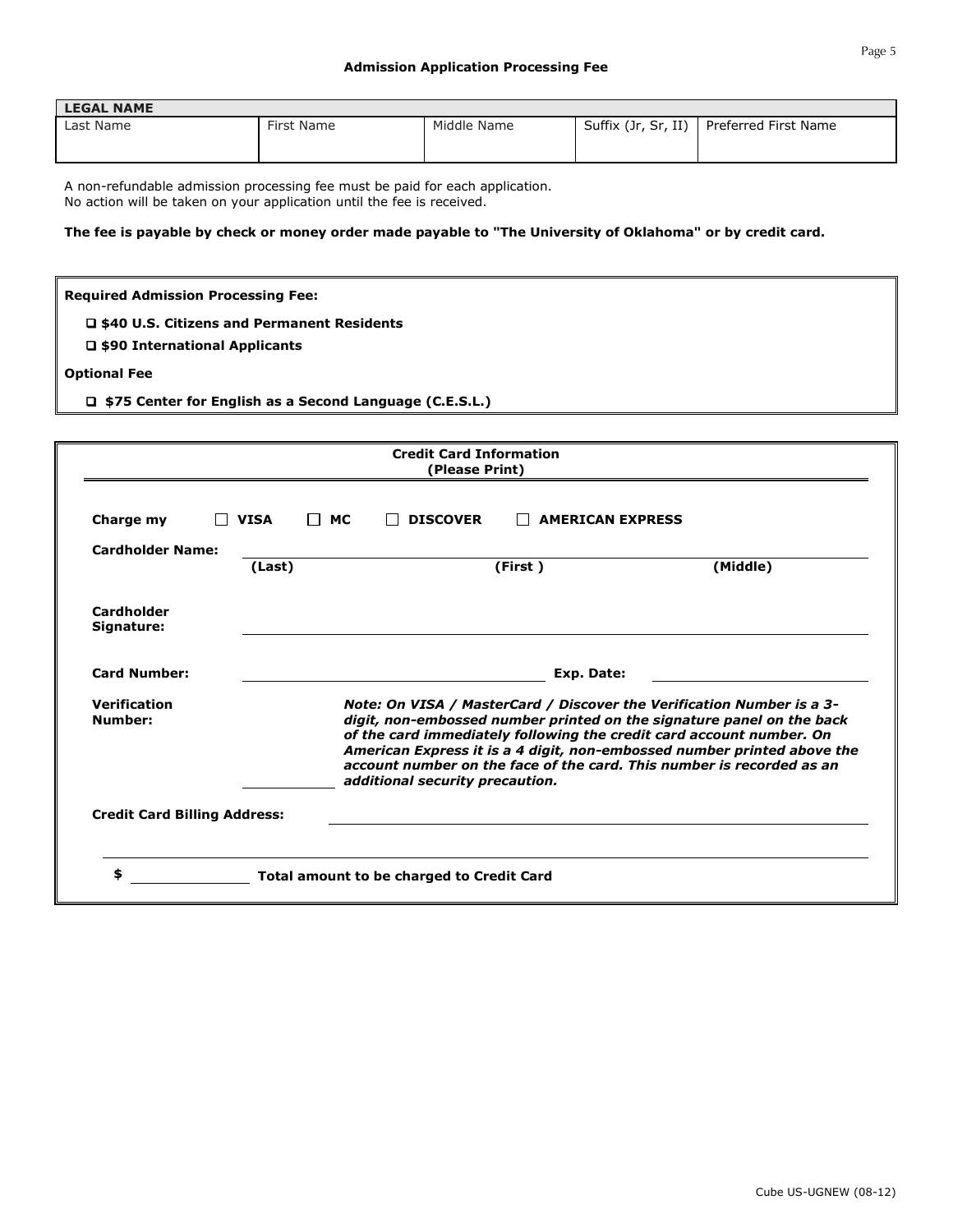# **The University of Oklahoma - Norman Campus Undergraduate Major Codes**

**Effective June 1, 2012**

Major Program/Degree Option Code Major Program/Degree Option Code

### Academic Affairs

| Multidisciplinary Studies (BA) | B700 |
|--------------------------------|------|
| Multidisciplinary Studies (BS) | B701 |

### College of Architecture

| Architecture–5 year program (B Arch)  | B <sub>045</sub> |
|---------------------------------------|------------------|
| Architecture–Pre-Arch (BS in Env Des) | B386             |
| Construction Science (BS in CNS)      | B <sub>250</sub> |
| Interior Design (B Int Des)           | <b>B585</b>      |
|                                       |                  |

#### College of Arts and Sciences

| African & African-American Studies (BA)                            |                                   | B015             |
|--------------------------------------------------------------------|-----------------------------------|------------------|
| Anthropology (BA)                                                  |                                   | B025             |
| Arabic (BA)                                                        |                                   | B030             |
| Arts & Sciences Planned Program (BA)                               | B785 P511                         |                  |
| Arts & Sciences Planned Program: Interdisciplinary                 |                                   |                  |
| Perspectives on the Environment (BA)                               | B785 P333                         |                  |
| Arts & Sciences Planned Program: Social Sciences                   |                                   |                  |
| and Organizational Studies (BA)                                    | B785 P608                         |                  |
| Arts & Sciences Planned Program (BS)                               |                                   | B786             |
| Arts & Sciences Undecided Option                                   |                                   | U074             |
| Astronomy (BS)                                                     |                                   | B080             |
| Astrophysics (BS in Astro)                                         |                                   | B082             |
| Biochemistry (BS in Biochem)                                       |                                   | <b>B100</b>      |
| Biology (BS)                                                       |                                   | B <sub>105</sub> |
| Botany (BS in Botany)                                              |                                   | B115             |
| Chemical Biosciences (BS)                                          |                                   | B155             |
| Chemistry and Biochemistry (BS)                                    |                                   | B170             |
| Chemistry (BS in Chemistry)                                        |                                   | B175             |
| Chinese (BA)                                                       |                                   | B <sub>180</sub> |
| Classics: Classical Languages (BA)                                 | B <sub>205</sub> P <sub>122</sub> |                  |
| Classics: Classical Studies (BA)                                   | B205 P123                         |                  |
| Classics: Latin (BA)                                               | B205 P411                         |                  |
| Communication (BA)                                                 |                                   | B <sub>210</sub> |
| Economics (BA)                                                     |                                   | <b>B300</b>      |
| English: Literary & Cultural Studies (BA)                          | B375 P421                         |                  |
| English: Writing (BA)                                              | B375 P696                         |                  |
| Ethics and Religion (BA)<br>Film and Media Studies (BA)            |                                   | B415<br>B429     |
| French (BA)                                                        |                                   | B445             |
| German (BA)                                                        |                                   | B490             |
| Pre-Health & Exercise Science (BS in HES)                          |                                   | <b>B500</b>      |
| History (BA)                                                       |                                   | <b>B505</b>      |
| History of Science, Technology & Medicine (BA in H Sci, Tech, Med) |                                   | <b>B510</b>      |
| Human Relations (BA)                                               |                                   | B515             |
| Information Studies (BA in Info St)                                |                                   | <b>B560</b>      |
| Information Studies Online (BA in Info St)                         |                                   | B561             |
| Italian (BA)                                                       |                                   | <b>B606</b>      |
| Judaic Studies (BA)                                                |                                   | B615             |
| Letters: Letters Standard (BA in Ltrs)                             | B635 P416                         |                  |
| Letters: Constitutional Studies (BA in Ltrs)                       | B635 P136                         |                  |
| Linguistics (BA)                                                   |                                   | B655             |
| Mathematics (BA)                                                   |                                   | B670             |
| Mathematics (BS in Math)                                           |                                   | B671             |
| Microbiology (BS)                                                  |                                   | B690             |
| Microbiology (BS in Micro)                                         |                                   | B691             |
| Native American Studies (BA)                                       |                                   | B740             |
| Philosophy (BA)                                                    |                                   | B775             |
| Physics (BS)                                                       |                                   | B780             |
| Physics (BS in Physics)                                            |                                   | B781             |
| Political Science (BA)                                             |                                   |                  |
|                                                                    |                                   | B790             |
| Psychology (BA)                                                    |                                   | <b>B800</b>      |
| Public Affairs & Administration (BA)                               |                                   | <b>B805</b>      |
| Religious Studies (BA)                                             |                                   | <b>B820</b>      |
| Russian (BA)                                                       |                                   | B825             |
| Pre-Social Work (BA)                                               |                                   | <b>B840</b>      |
| Sociology-Criminology (BA)                                         |                                   | B260             |
| Sociology-General (BA)                                             |                                   | B845             |
| Spanish (BA)<br>Women's and Gender Studies Studies (BA)            |                                   | B850<br>B875     |

### College of Atmospheric & Geographic Sciences

| Environmental Sustainability (BA in Env Sustainability) |             |
|---------------------------------------------------------|-------------|
| Culture and Society                                     | B408 P161   |
| Planning and Management                                 | B408 P516   |
| Science and Natural Resources                           | B408 P591   |
| Environmental Sustainability (BS in Env Sustainability) |             |
| Culture and Society                                     | B410 P161   |
| Planning and Management                                 | B410 P516   |
| Science and Natural Resources                           | B410 P591   |
| Geographic Information Science (BA in GIS)              | <b>B450</b> |
| Geographic Information Science (BS in GIS)              | B452        |
| Geography (BA in Geog)                                  | <b>B460</b> |
| Geography (BS in Geog)                                  | B465        |
| Meteorology (BS in Met)                                 | B685        |
|                                                         |             |

#### Michael F. Price College of Business

| Accounting (BBA)                            |                                                                                       | <b>B001</b>                                                                                                                                                    |
|---------------------------------------------|---------------------------------------------------------------------------------------|----------------------------------------------------------------------------------------------------------------------------------------------------------------|
| Business-Undecided Major                    |                                                                                       | U139                                                                                                                                                           |
| Economics (BBA)                             |                                                                                       | <b>B295</b>                                                                                                                                                    |
| Energy Management (BBA)                     |                                                                                       | <b>B360</b>                                                                                                                                                    |
| Entrepreneurship & Venture Management (BBA) |                                                                                       | <b>B380</b>                                                                                                                                                    |
| Finance (BBA)                               |                                                                                       | <b>B435</b>                                                                                                                                                    |
|                                             |                                                                                       | <b>B658</b>                                                                                                                                                    |
| Human Resources Management (BBA)            |                                                                                       | <b>B520</b>                                                                                                                                                    |
|                                             |                                                                                       |                                                                                                                                                                |
|                                             |                                                                                       |                                                                                                                                                                |
| Arabic                                      | B590 P041                                                                             |                                                                                                                                                                |
| Chinese                                     | B590 P106                                                                             |                                                                                                                                                                |
| French                                      | B590 P266                                                                             |                                                                                                                                                                |
| German                                      | B590 P271                                                                             |                                                                                                                                                                |
| Italian                                     | B590 P386                                                                             |                                                                                                                                                                |
| Japanese                                    | B590 P391                                                                             |                                                                                                                                                                |
| Portuguese                                  | B590 P526                                                                             |                                                                                                                                                                |
| Russian                                     | B590 P571                                                                             |                                                                                                                                                                |
| Spanish                                     | B590 P621                                                                             |                                                                                                                                                                |
| Management Information Systems (BBA)        |                                                                                       | B660                                                                                                                                                           |
|                                             | B665 P441                                                                             |                                                                                                                                                                |
|                                             | B665 P021                                                                             |                                                                                                                                                                |
| Risk Management (BBA)                       |                                                                                       | B822                                                                                                                                                           |
| Supply Chain Management (BBA)               |                                                                                       | B857                                                                                                                                                           |
|                                             | General Management (BBA)<br>Marketing: Standard (BBA)<br>Marketing: Advertising (BBA) | International Business (BBA) - Students majoring in International Business must<br>choose the language in which they plan to pursue from one of the following: |

### College of Continuing Education

| B090 P045 |
|-----------|
| B090 P046 |
| B090 P047 |
| B090 P536 |
|           |

### Mewbourne College of Earth and Energy

| Environmental Geology (BS in Geol)     | <b>B395</b> |
|----------------------------------------|-------------|
| Geology (BS in Geol)                   | <b>B475</b> |
| Geology-Petroleum Geology (BS in Geol) | B770        |
| Geophysics-General (BS in Geophys)     | B481        |
| Geophysics-Exploration (BS in Geophys) | <b>B480</b> |
| Paleontology (BS in Geol)              | B760        |
| Petroleum Engineering (BS in PE)       | B765        |

### College of Education

| Early Childhood Education (BS in Educ)                                 | B285        |
|------------------------------------------------------------------------|-------------|
| Education-Undecided Major                                              | U314        |
| Elementary Education (BS in Educ)                                      | <b>B355</b> |
| Foreign Language Education (BS in Educ) - Students majoring in Foreign |             |
| Language Education must choose from one of the following languages:    |             |
| French                                                                 | B440 P266   |
| German                                                                 | B440 P271   |
| Latin                                                                  | B440 P411   |
| Spanish                                                                | B440 P621   |
| Language Arts Education (BS in Educ)                                   | B625        |
| Mathematics Education (BS in Educ)                                     | B673        |